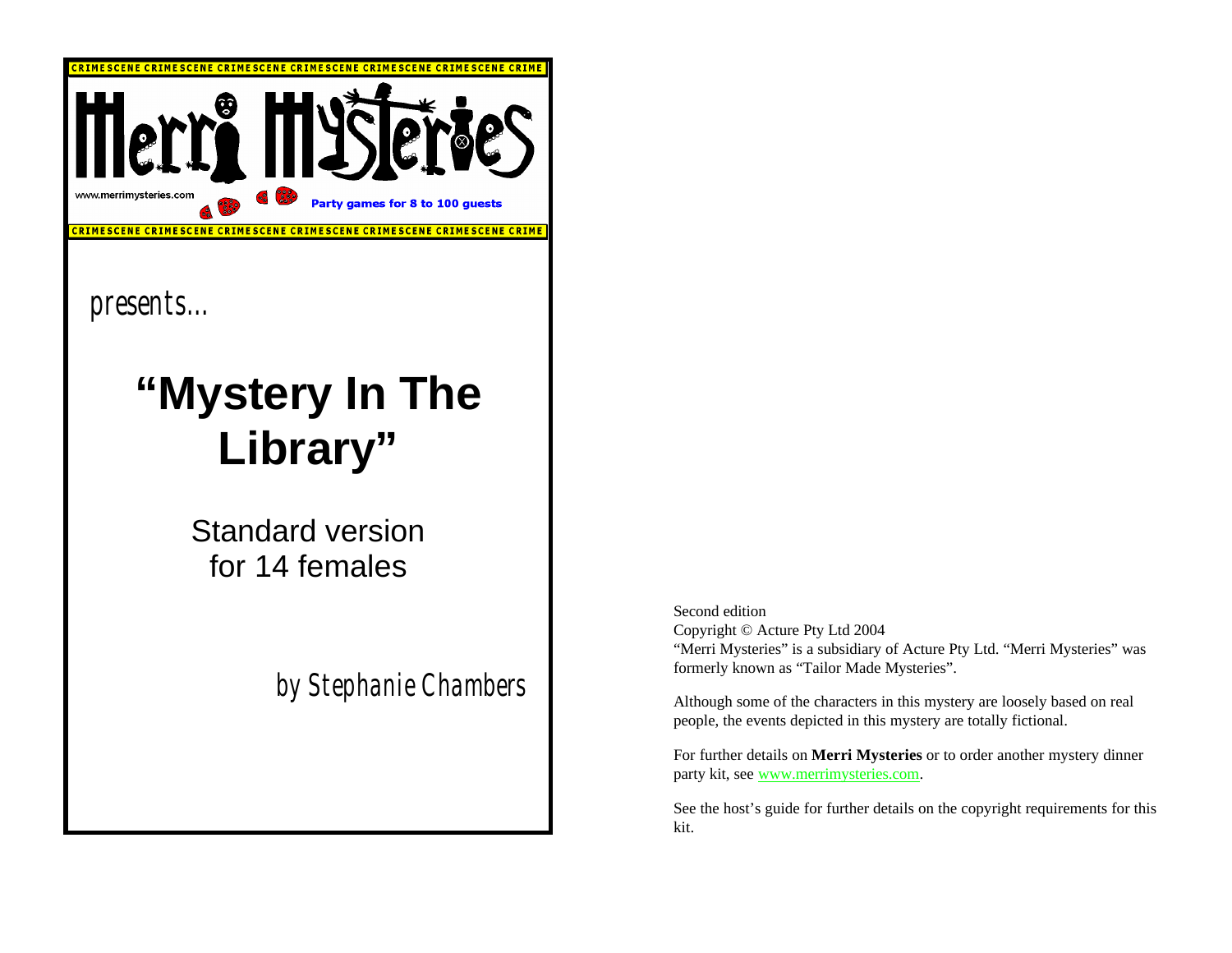#### **The Suspects**

The other night in the library, when many characters were out of their books enjoying a sojourn in the night air, a crime was committed, grim and grave, right in our own library. As a result his Majesty Henry VIII – that famous monarch from the English history books – has disappeared. Gathered are the characters who were present in the library at the time of the nasty deed. Fortunately Master Miss Marple is here to investigate, so the perpetrator of this heinous crime will no doubt be revealed as the night proceeds.

**Miss Marple** *(various novels* by Dame Agatha Christie) I am just an ordinary woman with a penchant for finding out the truth. Nothing goes unnoticed by me. I already know a lot about each of the suspects, just from looking at their appearance. For example, I can tell Alice is a little girl with a very fanciful imagination. This certainly does not seem like a normal situation. Things are not what they seem. *Dress suggestions:* Dress in oldfashioned clothes – very prim and proper. You may like to carry your knitting.

**Alice** (from *Alice's Adventures In Wonderland* by Lewis Carroll) Miss Marple is wrong. Wonderland was not my imagination. It was a wonderful dream – a dream filled with strange creatures." I saw a White Rabbit looking at its watch and I followed it down a rabbit hole. I fell down a deep well, but I fell slowly so I had plenty of time to look at the jars of "Orange Marmalade" and such. I came to a bottle saying "Drink Me", but "the bottle was not marked poison", so I drank it. I "shut up like a telescope" till I was only "ten inches high". Then I found a cake marked "Eat Me" and I ate it and grew very tall. My feet were so far away. *Dress suggestions:* Dress as a little girl with pig tails in your hair & rosy cheeks.

**Queen of Hearts** (from *Alice's Adventures In Wonderland* by Lewis Carroll) Oh there is so much to tell – all about the tea cups and my shouting "Off with his head! or "Off with her head" and all the other people Alice met in Wonderland, but it would take too long. Alice comes into the library and looks at the children's books. King Henry said he didn't like little girls. He said his wives had too many of them and not enough boys – only one boy in fact. *Dress suggestions:* Wear white and stick big red cardboard hearts on your clothes.

**Cinderella** (from *Cinderella*) I am a merchant's daughter. Then my mother died and my father remarried a widow with two grown daughters. Alas, when I met them, they treated me as a slave rather than as a stepsister. My step-sisters saw me covered in cinders after cleaning the fireplace and, my name being Ella, nicknamed me "Cinder-ella". *Dress © copyright Acture Pty Ltd 2004* **Page 1 of 4**

*suggestions:* Dress like a princess with tinsel/glitter or as a servant covered in cinders.

**The Fairy Godmother** (from *Cinderella*) After working all day on her chores, Cinderella often wondered if she would ever be happy again. The ladies of her household were invited to the Duke's ball. But Cinderella's step-mother said she could not go unless her chores were done. Fortunately, I came to Cinderella's aid and – well, you all know the rest of the story. King Henry was fascinated by Cinderella's glass slippers. I think he thought that if she had no slippers, that the Duke's son would not find her in her fairytale and then she would be free to marry him instead. *Dress suggestions:* Like a fairy complete with wings and a wand for wishes.

**Snow White** (from *Snow White* by The Brothers Grimm) My step-mother was jealous of my beauty and asked a huntsman to do away with me. He took pity on me and let me run away into the forest and I came to the house of the dwarfs. I ate their porridge. They found me later asleep and asked me to stay and take care of them. But I am not a porridge thief like you Goldilocks, I only took a little from each bowl as I was fainting from hunger. And since then I have kept house for them, so I have repaid my debt to them. My step-mother asked her looking-glass `Who is the fairest of us all?' and it told her I was living in the glen. Then you – my stepmother, plotted to get rid of me. *Dress suggestions:* Old-fashioned clothes such as a drawstring sash at the waist, puffy sleeves, flouncy skirt. She had black hair, red lips and white skin.

**The Queen** (from *Snow White* by The Brothers Grimm) I dressed as an 'old pedlar woman' and sold Snow White some lace for her waist. Then I laced her up so tight, she 'lost ... (her) breath, and fell down as dead.' Unfortunately, the seven dwarfs soon returned and cut the lace. I knew she wasn't dead because my mirror told me so, so I came again with a poisoned apple. The dwarfs thought she was dead. A prince saw her and carried her away. Then the apple fell out of her mouth and she came back to life and they married. King Henry kept trying to get Snow White to marry him. *Dress suggestions:* Dress as a queen with a crown and a long gown. Add a nasty face mask.

**Dorothy** (from *The Wonderful Wizard of Oz* by L Frank Baum) After I was captured by the flying monkeys and I defeated you – the Wicked Witch of the West  $- I$  came back to you  $-$  the Wizard  $-$  only to find out you had no powers at all. You offered to take me back to Kansas in your balloon, but then you took off without me. Fortunately, someone told me to use my magic slippers. *Dress suggestions:* A blue dress with a white blouse underneath. Add white sox and magic red shoes. Add long black hair tied in two bows.

*© copyright Acture Pty Ltd 2004* **Page 2 of 4**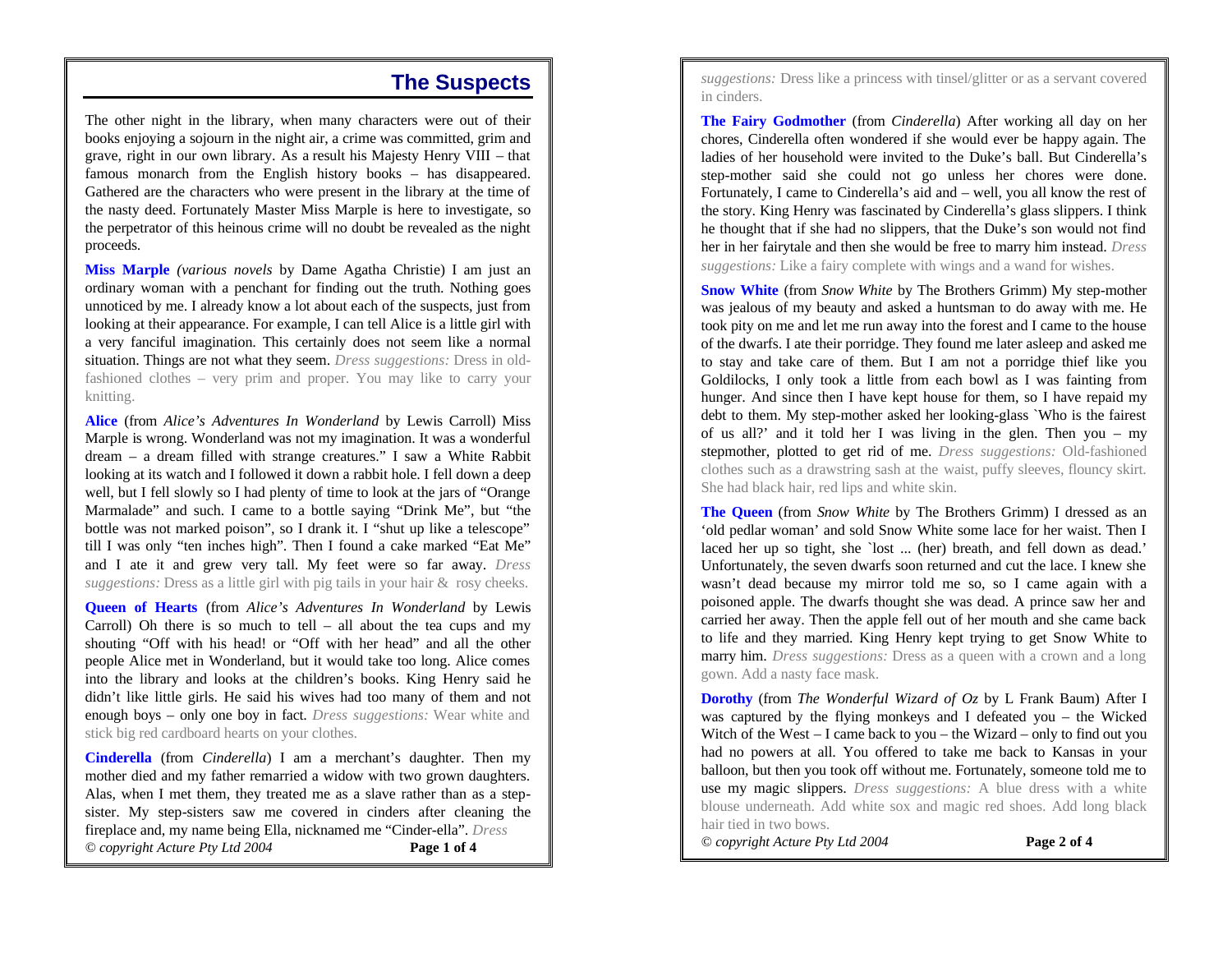**Wicked Witch of the West** (from *The Wonderful Wizard of Oz* by L Frank Baum) After Dorothy returned home, she told her family and friends how there's no place like home. King Henry was the same as me – wicked to the core. King Henry had the audacity to tell Dorothy to go and play. *Dress suggestions:* Dress as a witch complete with broomstick, green skin and pointy hat.

**Little Red Riding Hood** (from *Little Red Riding Hood* by various authors) I was on the way to visit my Grandmother when I met the wolf. We chatted about how I was visiting my Grandmother and I told him where she lived. Then he left me and I went to my Grandmother's cottage. When I came inside my Grandmother's cottage, I found that she looked very different from her usual self. *Dress suggestions:* A red hooded cape with a dress beneath (possibly also in red). Carry some little cakes or cookies to take to your grandmother.

**The Grandmother** (from *Little Red Riding Hood* by various authors) The Big Bad Wolf locked me in the cupboard. So Little Red Riding Hood, said to the Wolf who was sitting in bed dressed in my nightgown, 'Why, Granny...what big eyes you have got.' And the wolf said, 'The better to see you with, my child,' imitating my voice. I won't bore you with the rest as you have probably all heard the story. Most versions of the story end happily with Little Red Riding Hood being saved from the wolf's clutches by her father and the woodcutters. King Henry and the Big Bad Wolf had a lot in common. They were both men that little girls should be kept away from. *Dress suggestions:* A long nightgown with a bed-jacket and a bonnet on your head.

**Goldilocks** (from *Goldilocks and the Three Bears* by various authors) I ate porridge at the bears' house. The bears hadn't locked their front door, so that's permission to eat their porridge, isn't it? I didn't get much porridge anyway. Great Big Bear's porridge was too hot, Middle-sized Bear's bowl was too cold. So I had to eat Tiny Little Bear's and his bowl is so small. Then I tried to find a comfortable chair to sit on, but Great Big Bear's chair was too hard, Middle-sized Bear's chair was too soft and Tiny Little Bear's chair collapsed on me. I was getting tired after all this, so I went upstairs to find a bed to rest on. *Dress suggestions:* Cute little-girl clothes. Tie a ribbon in your golden hair and don a blue dress, a frilly white apron, red shoes and yellow socks.

*© copyright Acture Pty Ltd 2004* **Page 3 of 4**

Mamma Bear (from Goldilocks and the Three Bears by various authors) Goldilocks tasted my porridge, sat in my chair and lay on my bed. But she found my porridge too cold and my chair and, later when she went upstairs, she found my bed too soft. Baby Bear's bed was perfect, so she got in. She didn't even take her shoes off. Poor Baby Bear, she broke his chair and slept in his bed. King Henry kept saying Goldilocks was a spoiled little girl and that if she was his child, he would lock her in the tower. The King had a chair in the library that he liked to sit on. It was large and I suppose it reminded him of his throne. Whenever he found Goldilocks sitting in it, he got very angry. Dress suggestions: Dress as a medium-sized mother bear but with normal clothes on top.

Joan of Arc (from books on the history of France) I was born a French peasant. When I was 13, I heard the voices of three saints who told me that I had the mission of liberating France from England's domination. At 18, I left home and traveled to the court of the dauphin who later became King Charles VII. After being tested by a group of theologians, Charles placed his troops under my command. During my rule, they were successful against the British. I was captured and burned at the stake for heresy, witchcraft and diabolical visions. King Henry didn't like me because I was a Catholic. He was also annoyed that I am more famous than he is. Dress suggestions: Dress as a soldier but also as a saint. Wear a rosary. Carry the stake.

*© copyright Acture Pty Ltd 2004* **Page 4 of 4**

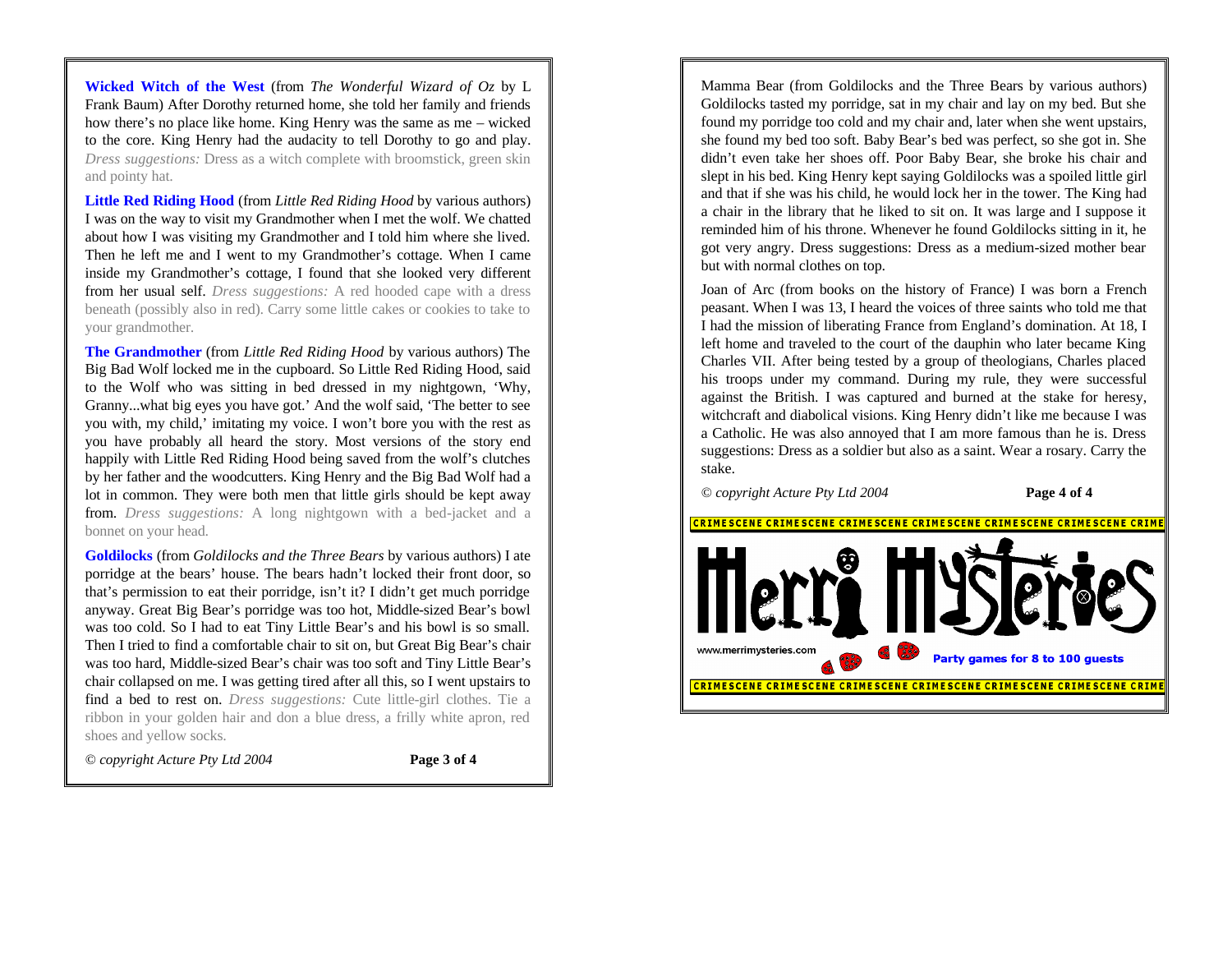**Name Tags**

# **Miss Marple**

## **Alice**

# **Snow White**

## **Dorothy**

## **Cinderella**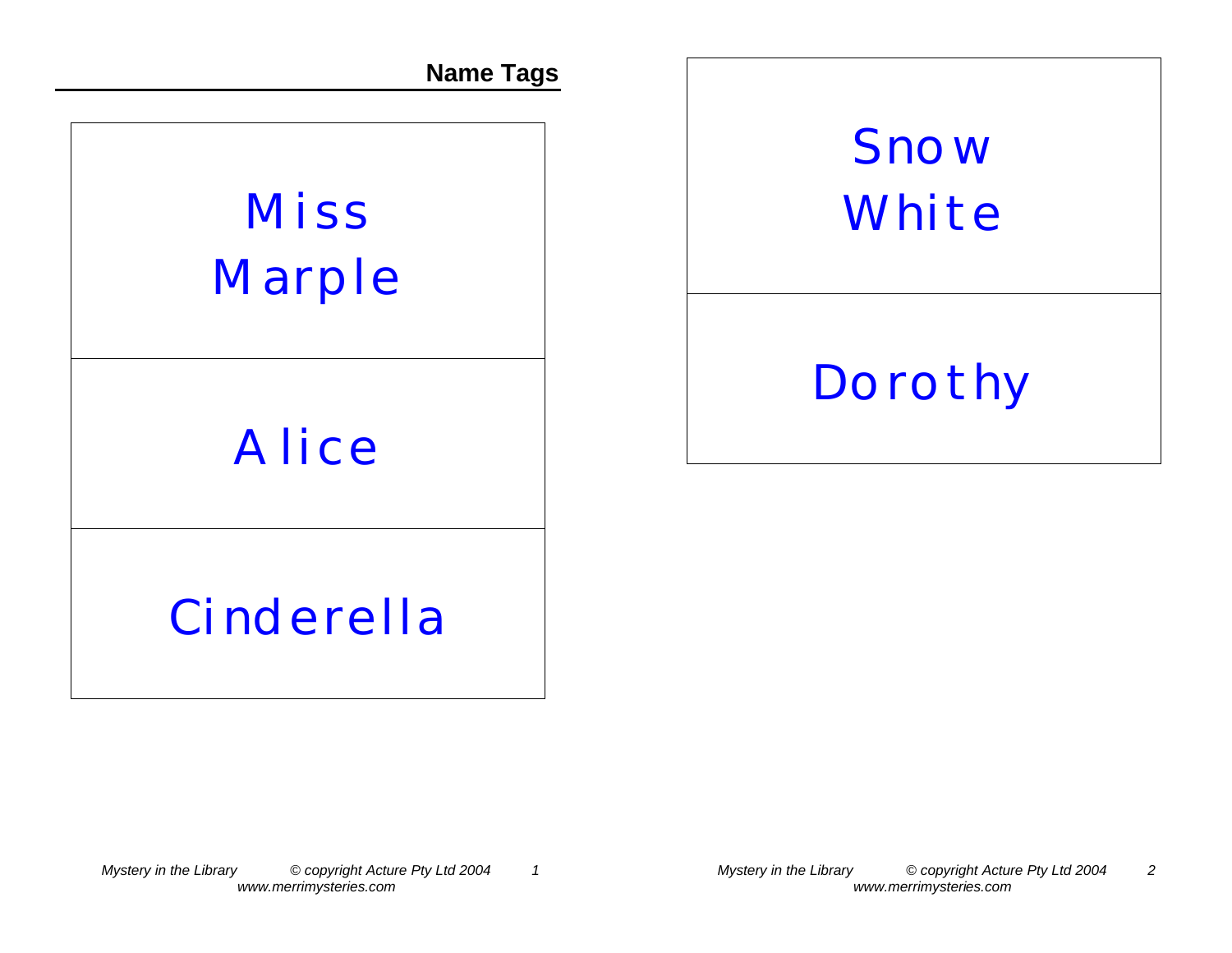

**Queen of Hearts**

*Associates*

## **Fairy Godmother**

#### **Queen**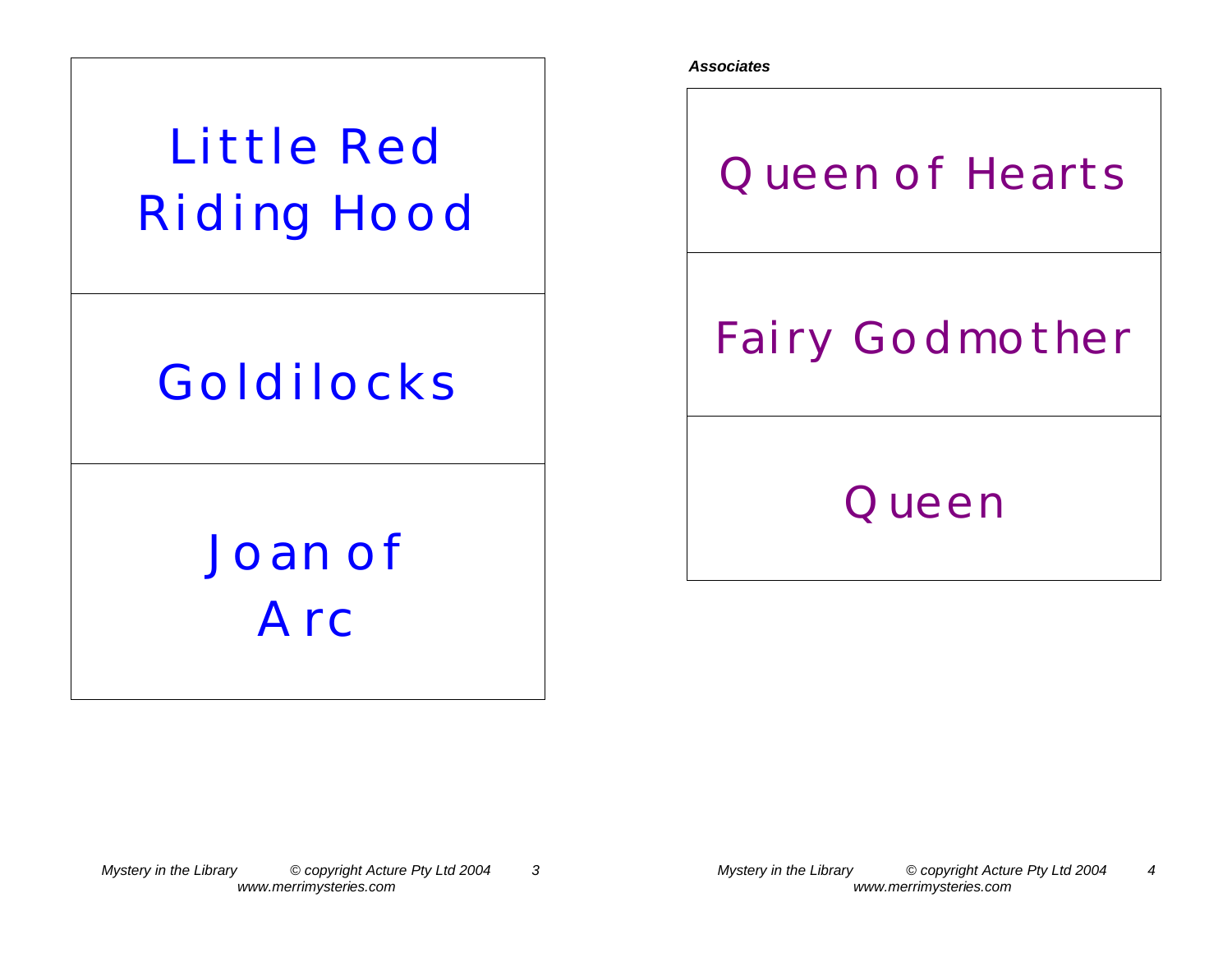

*Merri Mysteries presents...* 

## **'Mystery in the Library'**

*by Stephanie Chambers*

*These are the clues for:*

 *Miss Marple*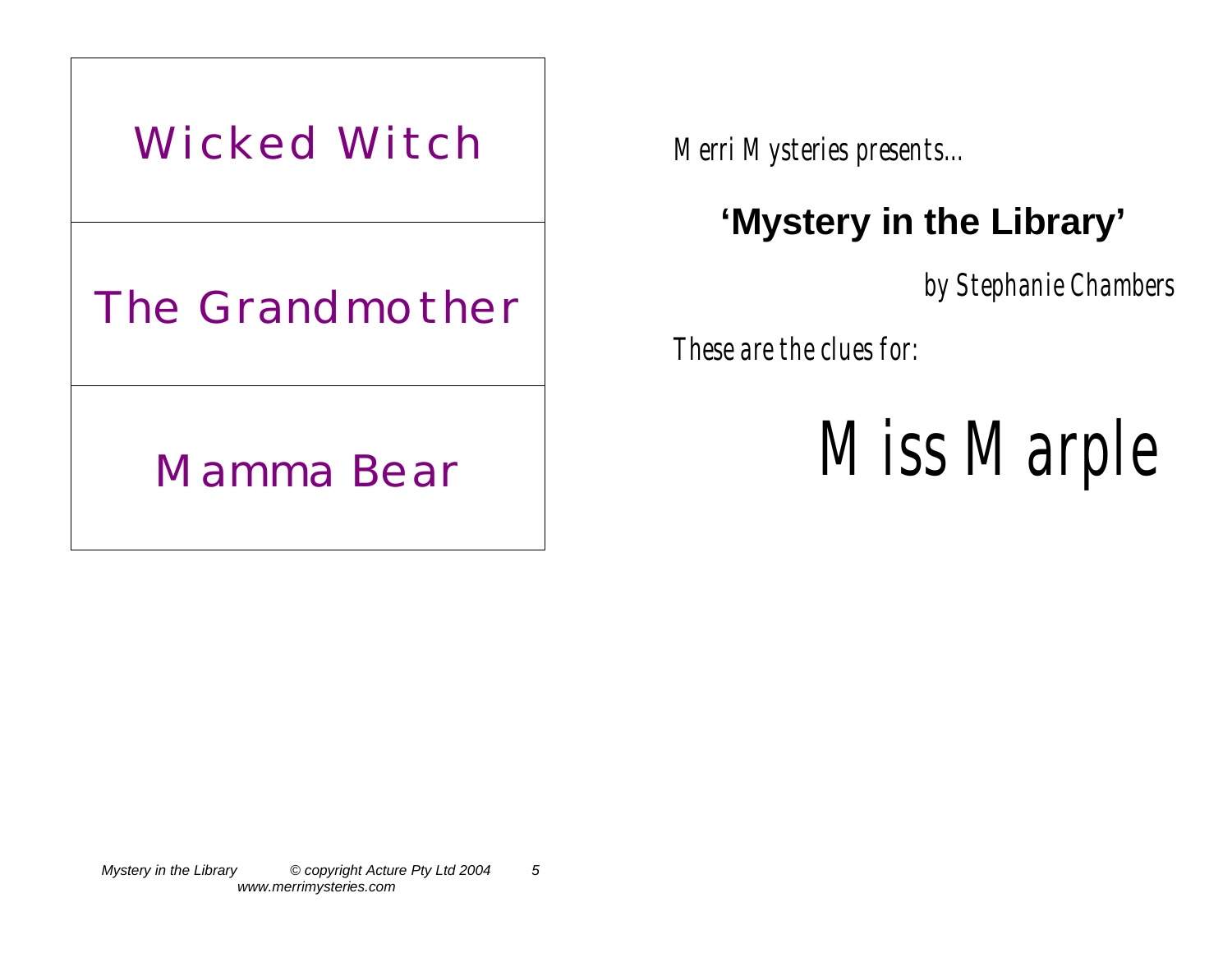During this act you must take turns in asking the other characters these

During this act you must take turns in asking the other characters these questions:

| <b>Alice</b>       | Did King Henry treat you badly child?                                                                                                                                                                                                                                                        | <b>Alice</b>       | Surely a sweet young girl like you wasn't<br>involved in a crime like this? |
|--------------------|----------------------------------------------------------------------------------------------------------------------------------------------------------------------------------------------------------------------------------------------------------------------------------------------|--------------------|-----------------------------------------------------------------------------|
| <b>Cinderella</b>  | You do look a bit distraught Cinderella. I<br>can well understand that it was no fun<br>being chased by the King Henry.<br>Someone please give the lady your<br>handkerchief if you would be so kind, so<br>she can wipe her brow. How did you stop<br>the King from stealing your slippers? | <b>Cinderella</b>  | The King had threatened you. What did<br>you do then?                       |
|                    |                                                                                                                                                                                                                                                                                              | <b>Snow White</b>  | Did you work on your plan with<br>Cinderella?                               |
|                    |                                                                                                                                                                                                                                                                                              | <b>Dorothy</b>     | What did the King do next to get the                                        |
| <b>Snow White</b>  | Why did you turn down the King's<br>marriage proposal?                                                                                                                                                                                                                                       | <b>Little Red</b>  | slippers?<br>Do you think King Henry was trying to                          |
| <b>Dorothy</b>     | What did you do when King Henry told<br>you to go and play?                                                                                                                                                                                                                                  | <b>Riding Hood</b> | trick you?                                                                  |
|                    |                                                                                                                                                                                                                                                                                              | <b>Goldilocks</b>  | So did you get to put your plan into                                        |
| <b>Little Red</b>  | Before your incident with the wolf, I                                                                                                                                                                                                                                                        |                    | action?                                                                     |
| <b>Riding Hood</b> | heard you were a very fearless little girl?                                                                                                                                                                                                                                                  | <b>Joan of Arc</b> | King Henry disliked you, but did you                                        |
| <b>Goldilocks</b>  | What did King Henry do when he found<br>you in his chair?                                                                                                                                                                                                                                    |                    | really want to be rid of him?                                               |
| Joan of Arc        | So it was a religious battle between you<br>and King Henry?                                                                                                                                                                                                                                  |                    |                                                                             |

questions: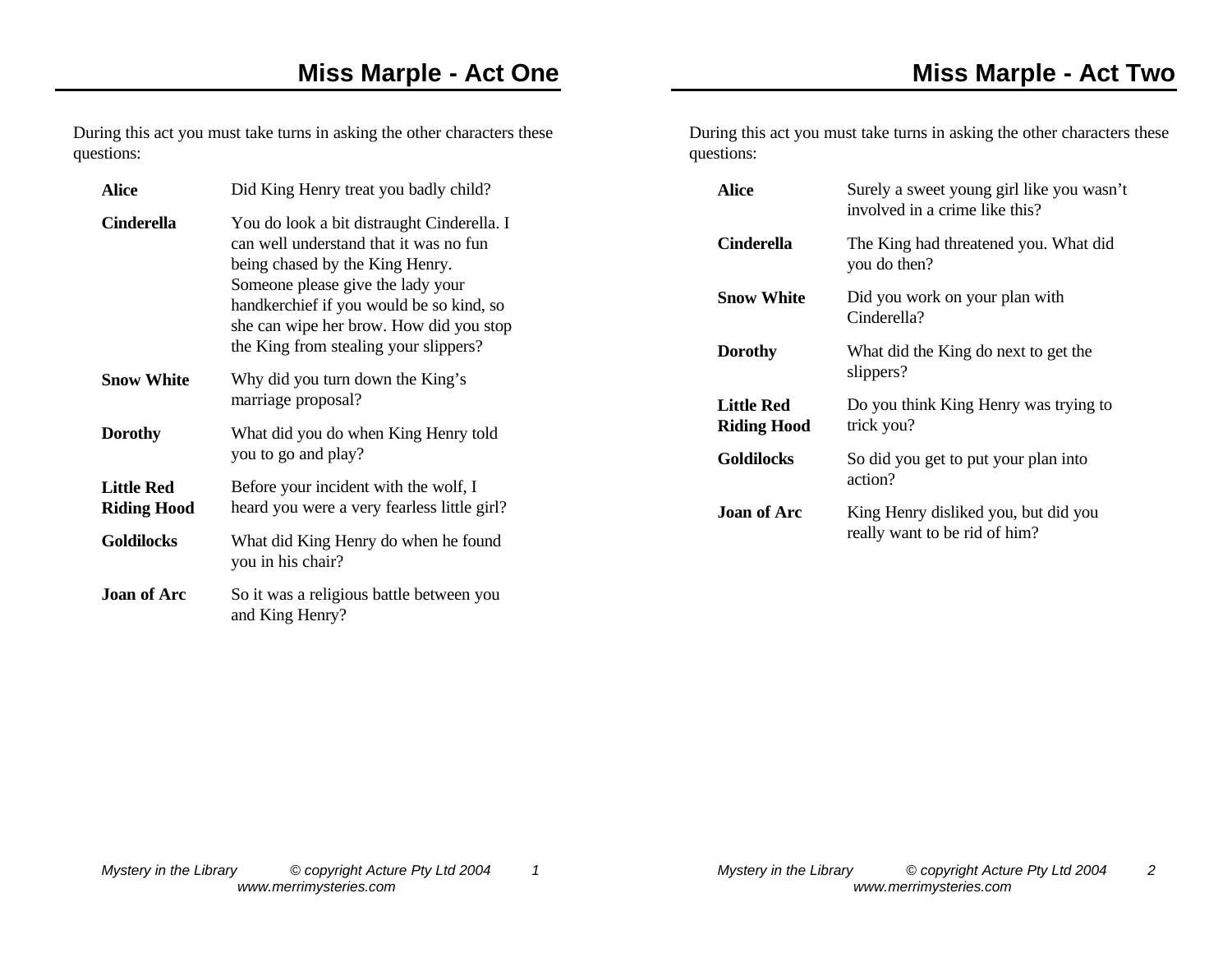During this act you must take turns in asking the other characters these questions:

| Alice                                   | And how did you plan to trick King<br>Henry?                                         |
|-----------------------------------------|--------------------------------------------------------------------------------------|
| Cinderella                              | Why did your fairy God-mother desert<br>you in your hour of need?                    |
| <b>Snow White</b>                       | So you gave the King a poisoned<br>toothpick?                                        |
| Dorothy                                 | And what happened on the night of the<br>King's departure?                           |
| <b>Little Red</b><br><b>Riding Hood</b> | Did the King annoy you enough to make<br>you want to remove him from the<br>library? |
| <b>Goldilocks</b>                       | The librarian must not like your shelf<br>clearing process.                          |
| <b>Joan of Arc</b>                      | So did your troops slay Henry?                                                       |

*Merri Mysteries presents...* 

#### **'Mystery in the Library'**

*by Stephanie Chambers*

*These are the clues for:*

# *Alice (and the Queen of Hearts)*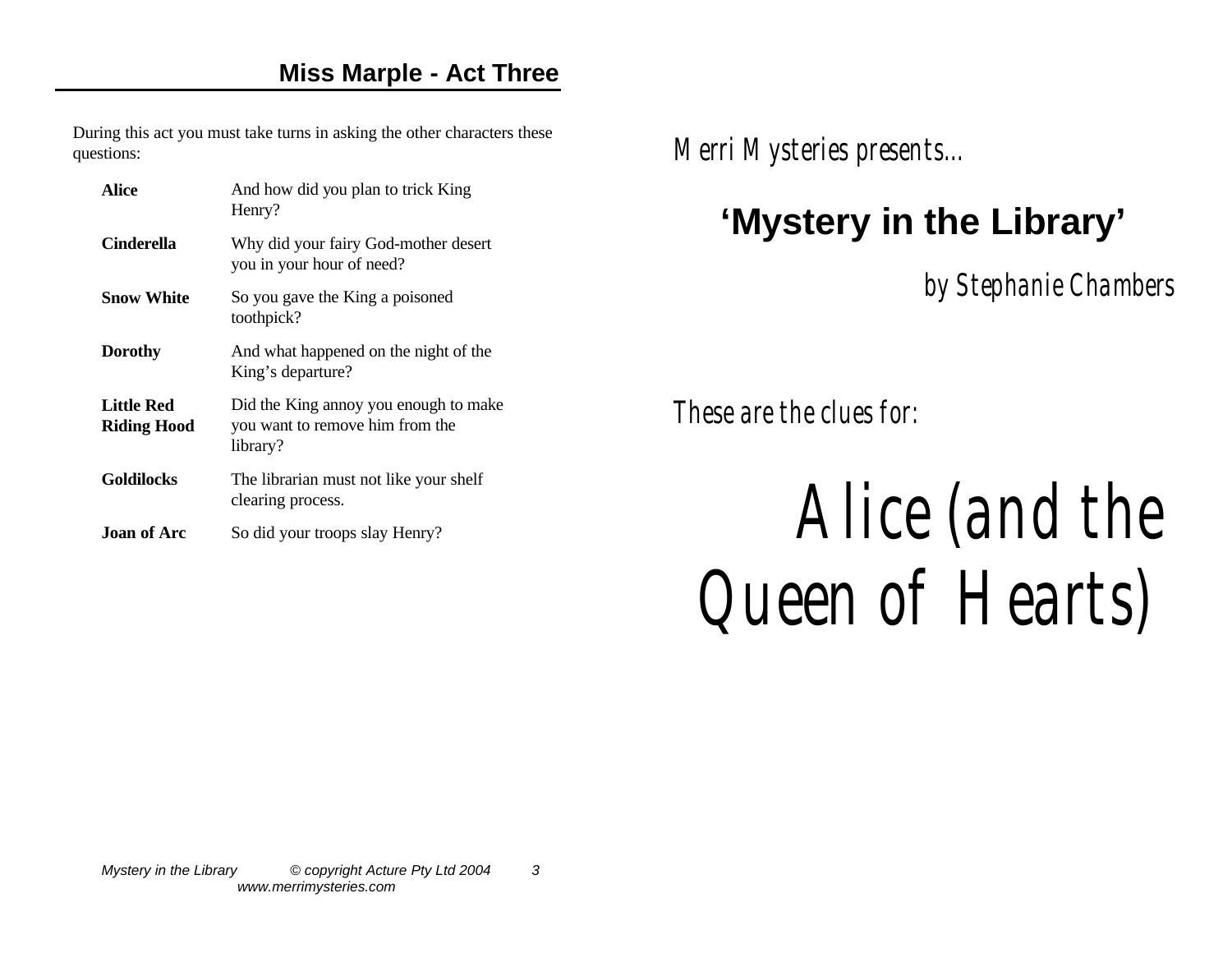During this act, you must reveal the following points after Miss Marple asks you a question:

- 1 At night, I liked to skip around the library, singing tunes to amuse myself. The King said I gave him a headache.
- 2 I told him not to be angry about it. I offered to show him some of the comic books. I was sure they would make him smile.
- 3 To this he replied gruffly, that Kings had more important things to think about than comic books.
- 4 *Queen of Hearts:* Goldilocks, Alice and I often team up for a game of hide and seek around the library. It's lots of fun.
- 5 One time Alice was hiding and the King came along with Joan of Arc when the King caught sight of her. Alice had forgotten that she'd come out of our book when she was 'nine feet high' and hiding wasn't easy.
- 6 King Henry called Alice a spy and pulled her pig tails till she cried. She was still 'nine feet tall'. Thankfully Goldilocks stopped her in time so that her tears didn't cause any flood damage.

During this act, you must reveal the following points after Miss Marple asks you a question:

- 1 When people are found guilty in court they are locked away. But King Henry wasn't a real person any more, just a book character, so he couldn't be dealt with by a court.
- 2 I decided to take the matter into my own hands, but I didn't go around shouting 'Off with his head' or anything silly like you do Queen of Hearts. I'm more clever than that.
- 3 I knew I had to get King Henry to like me so that I could perform my trick on him. So I went up to him and apologized for hiding while he was talking.
- 4 *Queen of Hearts:* Alice said she was going to make it up to him by polishing his boots. The King liked this and he would chat with her while she polished.
- 5 He told her that Goldilocks was a selfish little girl and that he was going to teach her a lesson.
- 6 Goldilocks had always been very kind to us, so we didn't want her to be hurt, so later we told you, didn't we Goldilocks, of what the King had said?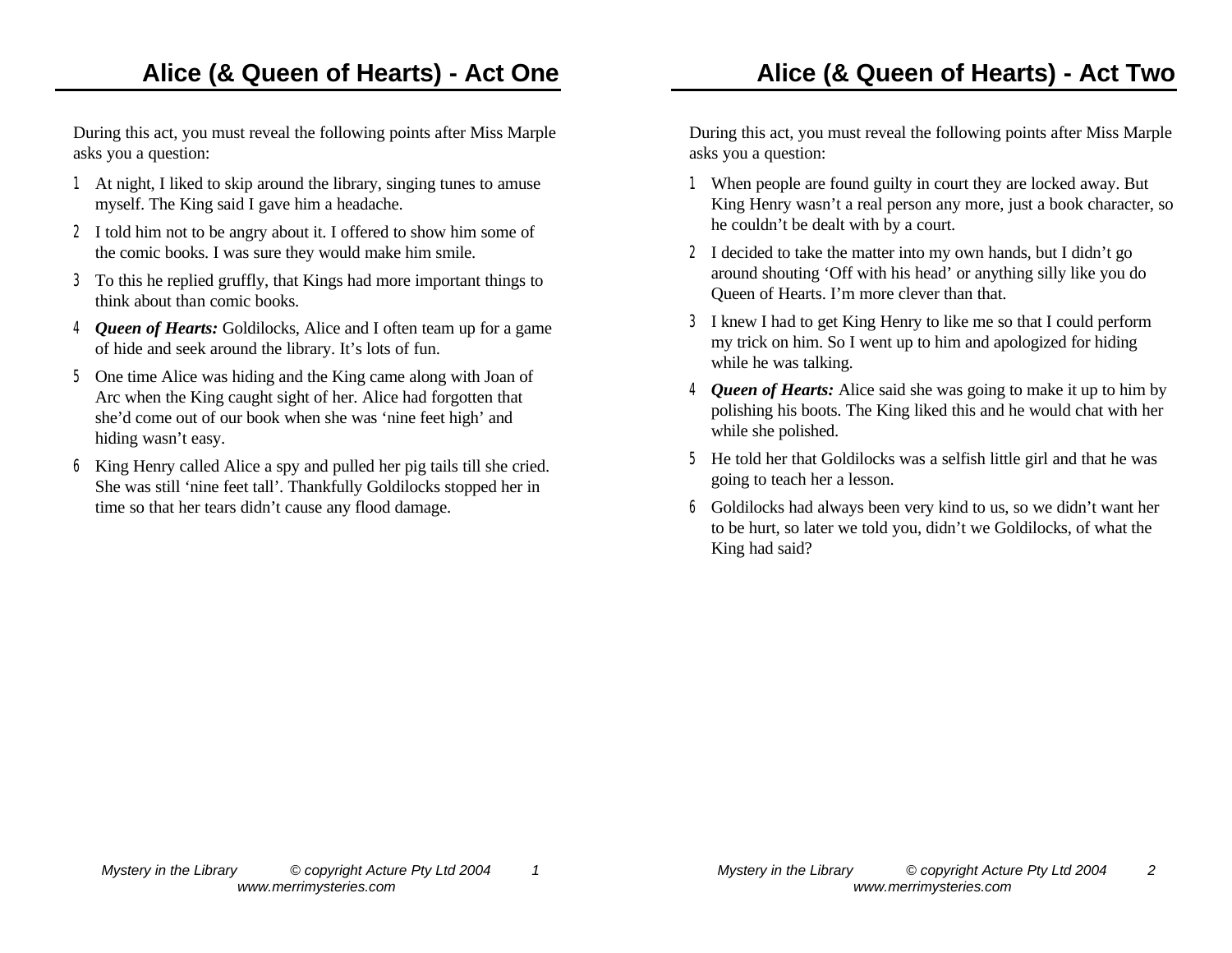#### **Alice (& Queen of Hearts) - Act Three**

During this act, you must reveal the following points after Miss Marple asks you a question:

- 1 I decided to get him to experience the same kind of thing that happened to me in Wonderland. So I came out of my book while I was still holding the bottle labeled 'Drink Me'.
- 2 The King asked me what it was. I told him it was a delicious drink that tasted sort of like 'cherry-tart, custard, pineapple, roast turkey, toffee, and hot buttered toast.'
- 3 I didn't tell him that if he drank it he would become so small we would be able to squash him.
- 4 *Queen of Hearts:* Alice told him that if you drink it all quickly in one go, it makes you feel very light-headed. It doesn't really, but that's what Alice told him because she thought it would it even more attractive to him.
- 5 He told Alice that as she is only a little girl, she shouldn't be drinking such drinks and he took the bottle off her.
- 6 He drank the bottle all down in one go and then... No. I'm not saying any more.

*Merri Mysteries presents...* 

### **'Mystery in the Library'**

*by Stephanie Chambers*

*These are the clues for:*

*Cinderella (and her Fairy Godmother)*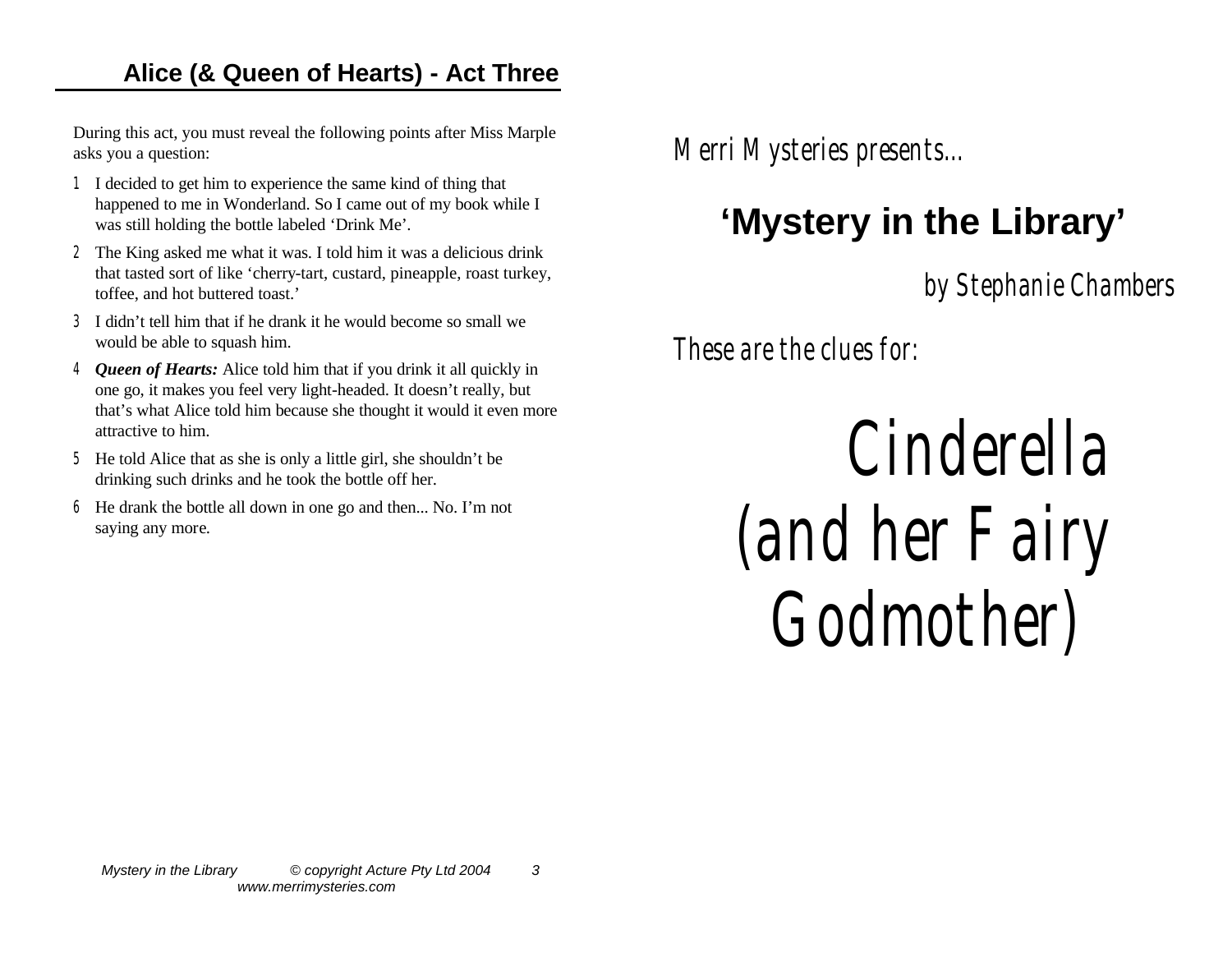During this act, you must reveal the following points after Miss Marple asks you a question:

- 1 It was not always easy to avoid his advances. I ran away as quickly as I could. He, being portly, was not very fit and he never caught up with me.
- 2 If by chance he caught hold of me before I ran, I yelled and Joan of Arc would come to my assistance. You are a wonderful friend, aren't you Joan of Arc?
- 3 On other occasions, my tears would bring my Fairy Godmother to my aid.
- 4 *Fairy Godmother:* The King said if Cinderella continued to avoid him, he would see to it that she would be made to clean and scrub the library floors.
- 5 The memories of toiling endlessly for her step-mothers and stepsisters made this threat of his cause her to weep.
- 6 He left us both so distraught that when we returned to our book, the other characters kept asking us if we were ill.

#### **Cinderella (& Godmother) - Act Two**

During this act, you must reveal the following points after Miss Marple asks you a question:

- 1 My Fairy Godmother and I conversed in secret and I warned her of his wrath towards her.
- 2 You reassured me, didn't you Fairy Godmother, that we would win over the King any day? You gave me a little bell to ring wherever I needed your assistance with the King.
- 3 One night, the King crept up behind me and grabbed my glass slipper.
- 4 *Fairy Godmother:* Cinderella rang the bell and I came. I told him to let go of her slipper. He said he'd break it.
- 5 Then I disappeared. Cinderella was very alarmed because she knew King Henry couldn't be trusted. She rang her bell, but no one came. Why didn't you come Joan?
- 6 Cinderella bit King Henry's ear. Then she disappeared into the safety of our book.
- 7 Cinderella knew that if she simply locked him up or hurt him, he would vanish back into his book at dawn and he would be his usual self the next night. We book characters are a bit like Cinderella's pumpkin, except we vanish at dawn rather than midnight.